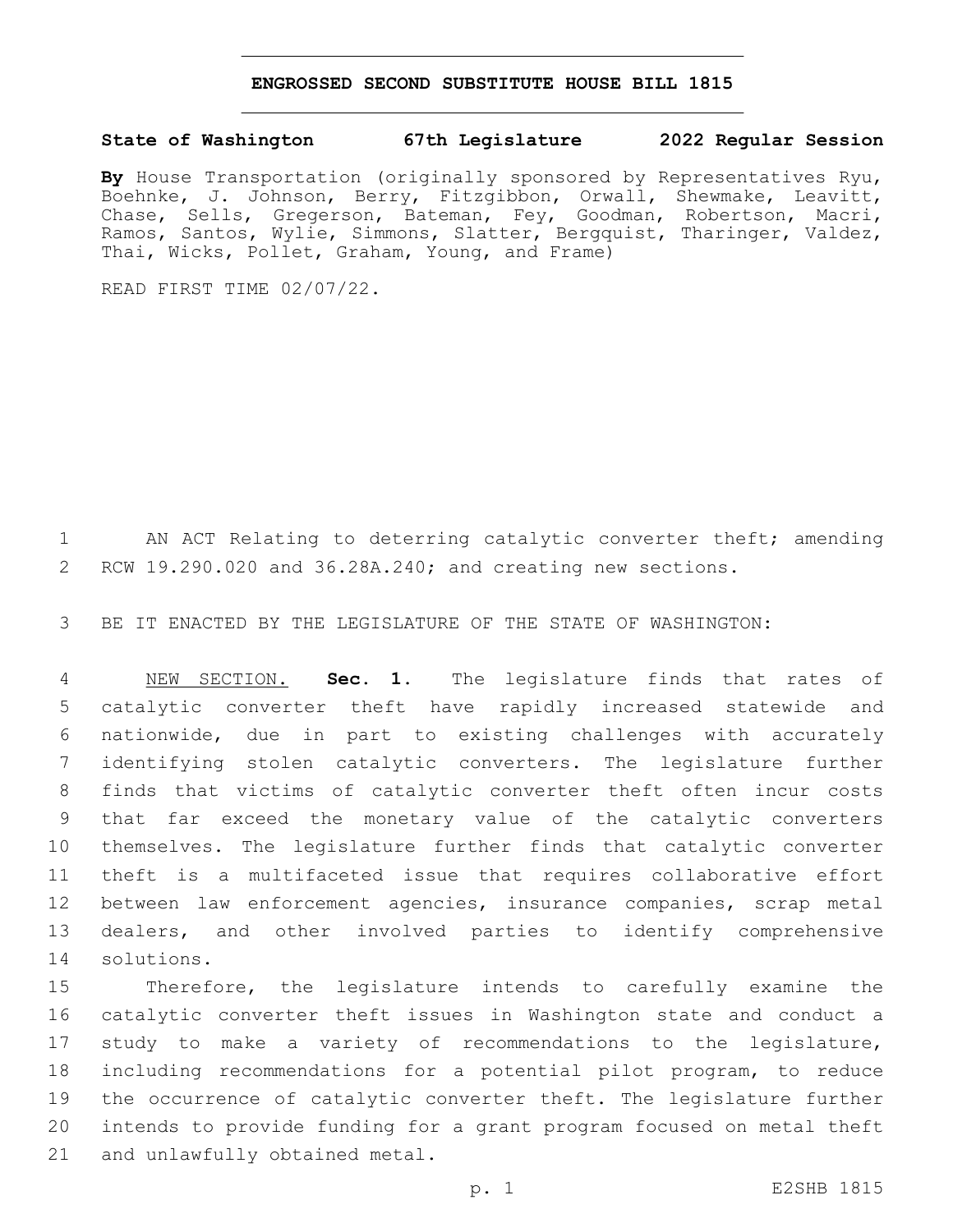NEW SECTION. **Sec. 2.** (1) The joint transportation committee shall convene a catalytic converter theft work group to study and provide options and recommendations related to reducing catalytic converter theft in Washington state. (2) The work group shall consist of, but is not limited to, members representing the following:6 (a) One member representing the Washington state patrol; (b) One member representing the Washington association of 9 sheriffs and police chiefs; (c) One member representing the Washington association of 11 prosecuting attorneys; (d) One member representing the office of public defense; (e) One member representing the superior court judges' 14 association; (f) One member representing the district and municipal court 16 judges' association; (g) One member representing the association of Washington cities; (h) One member representing the office of the attorney general; (i) One member representing the property and casualty insurance 20 industry; 21 (j) One member representing the scrap metal recycling industry; (k) One member representing the auto dealer industry; (l) One member representing the auto manufacturer industry; (m) One member representing the catalytic converter manufacturer 25 industry; (n) One member representing the towing and recovery association 27 of Washington; (o) One member representing the Washington state independent auto 29 dealers association; (p) One member representing the Washington independent business 31 association; (q) One member representing the Washington organized retail crime 33 association; and (r) Two members representing individuals with lived experience being charged with, or convicted of, organized theft. (3) The work group's study shall include, but is not limited to, 37 the following: (a) A review of state laws related to catalytic converter theft; (b) A review of national efforts to address catalytic converter theft to determine whether there are best practices from other

p. 2 E2SHB 1815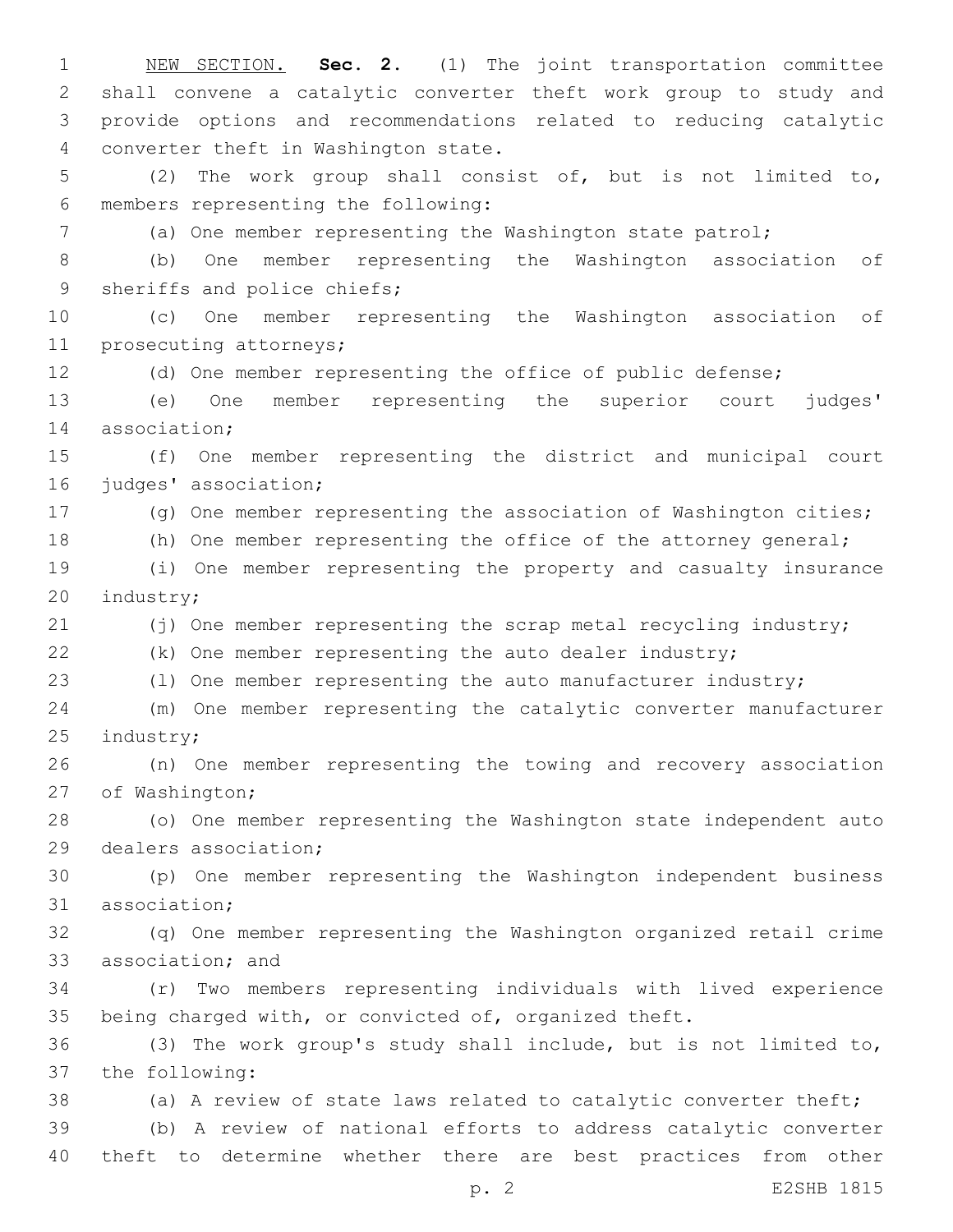jurisdictions on how to effectively deter and end catalytic converter 2 theft;

 (c) Data collection and analysis of catalytic converter theft 4 incidents across the state;

 (d) Options to deter and end catalytic converter theft, including marking of catalytic converters; and6

 (e) Options and opportunities to reduce costs to victims of 8 catalytic converter theft.

 (4) The work group's recommendations shall include, but are not 10 limited to, the following:

(a) Changes to state law to reduce catalytic converter theft;

 (b) A potential pilot program that could be implemented to decrease catalytic converter theft, including by prioritizing communities with the highest incidence of catalytic converter theft or communities experiencing the most financial impact due to 16 catalytic converter theft; and

 (c) Cost estimates for the pilot program and recommendations on evaluation criteria and metrics to determine the efficacy and 19 benefits of the pilot program.

 (5) The work group shall provide a preliminary report and recommendations to the transportation and public safety committees of the legislature by November 1, 2022. The work group shall provide a final report and recommendations, including recommendations on a potential pilot program, to the transportation and public safety 25 committees of the legislature by January 1, 2023.

 **Sec. 3.** RCW 19.290.020 and 2013 c 322 s 5 are each amended to 27 read as follows:

 (1) At the time of a transaction, every scrap metal business doing business in this state shall produce wherever that business is conducted an accurate and legible record of each transaction involving private metal property or nonferrous metal property. This record must be written in the English language, documented on a standardized form or in electronic form, and contain the following information:34

 (a) The signature of the person with whom the transaction is 36 made;

(b) The time, date, location, and value of the transaction;

 (c) The name of the employee representing the scrap metal 39 business in the transaction;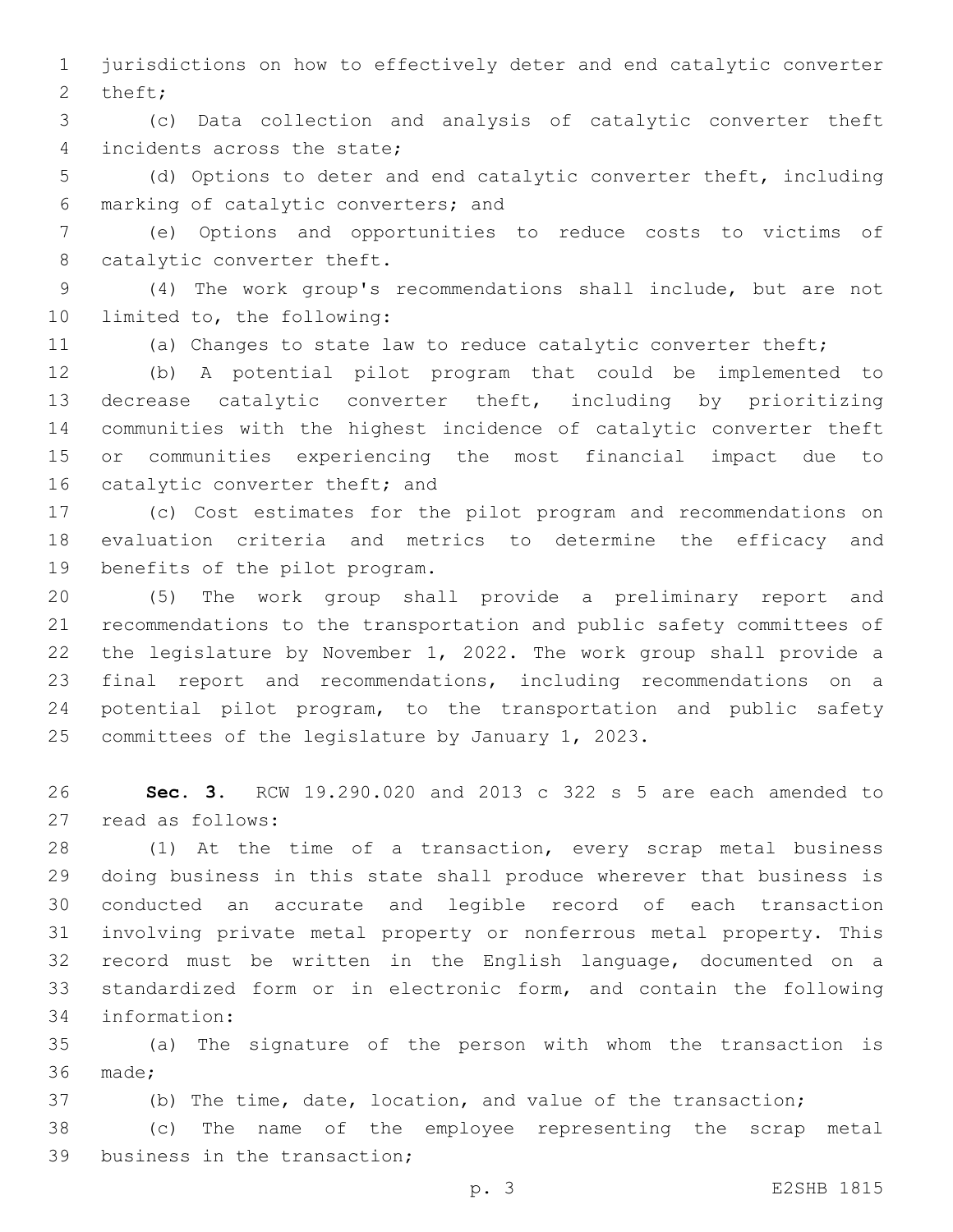(d) The name, street address, and telephone number of the person 2 with whom the transaction is made;

 (e) The license plate number and state of issuance of the license plate on the motor vehicle used to deliver the private metal property or nonferrous metal property subject to the transaction;

 (f) A description of the motor vehicle used to deliver the private metal property or nonferrous metal property subject to the 8 transaction;

 (g) The current driver's license number or other government- issued picture identification card number of the seller or a copy of 11 the seller's government-issued picture identification card; ((and))

 (h) A description of the predominant types of private metal property or nonferrous metal property subject to the transaction, utilizing the institute of scrap recycling industries' generally 15 accepted terminology, and including weight, quantity, or volume; and

 (i) For every transaction specifically involving a catalytic converter that has been removed from a vehicle, documentation 18 indicating that the private metal property in the seller's possession 19 is the result of the seller replacing private metal property from a 20 vehicle registered in the seller's name.

 (2) For every transaction that involves private metal property or nonferrous metal property, every scrap metal business doing business in the state shall require the person with whom a transaction is being made to sign a declaration. The declaration may be included as part of the transactional record required under subsection (1) of this section, or on a receipt for the transaction. The declaration 27 must state substantially the following:

 "I, the undersigned, affirm under penalty of law that the property that is subject to this transaction is not to the best of my 30 knowledge stolen property."

 The declaration must be signed and dated by the person with whom the transaction is being made. An employee of the scrap metal business must witness the signing and dating of the declaration and sign the declaration accordingly before any transaction may be 35 consummated.

 (3) The record and declaration required under this section must be open to the inspection of any commissioned law enforcement officer of the state or any of its political subdivisions at all times during the ordinary hours of business, or at reasonable times if ordinary hours of business are not kept, and must be maintained wherever that